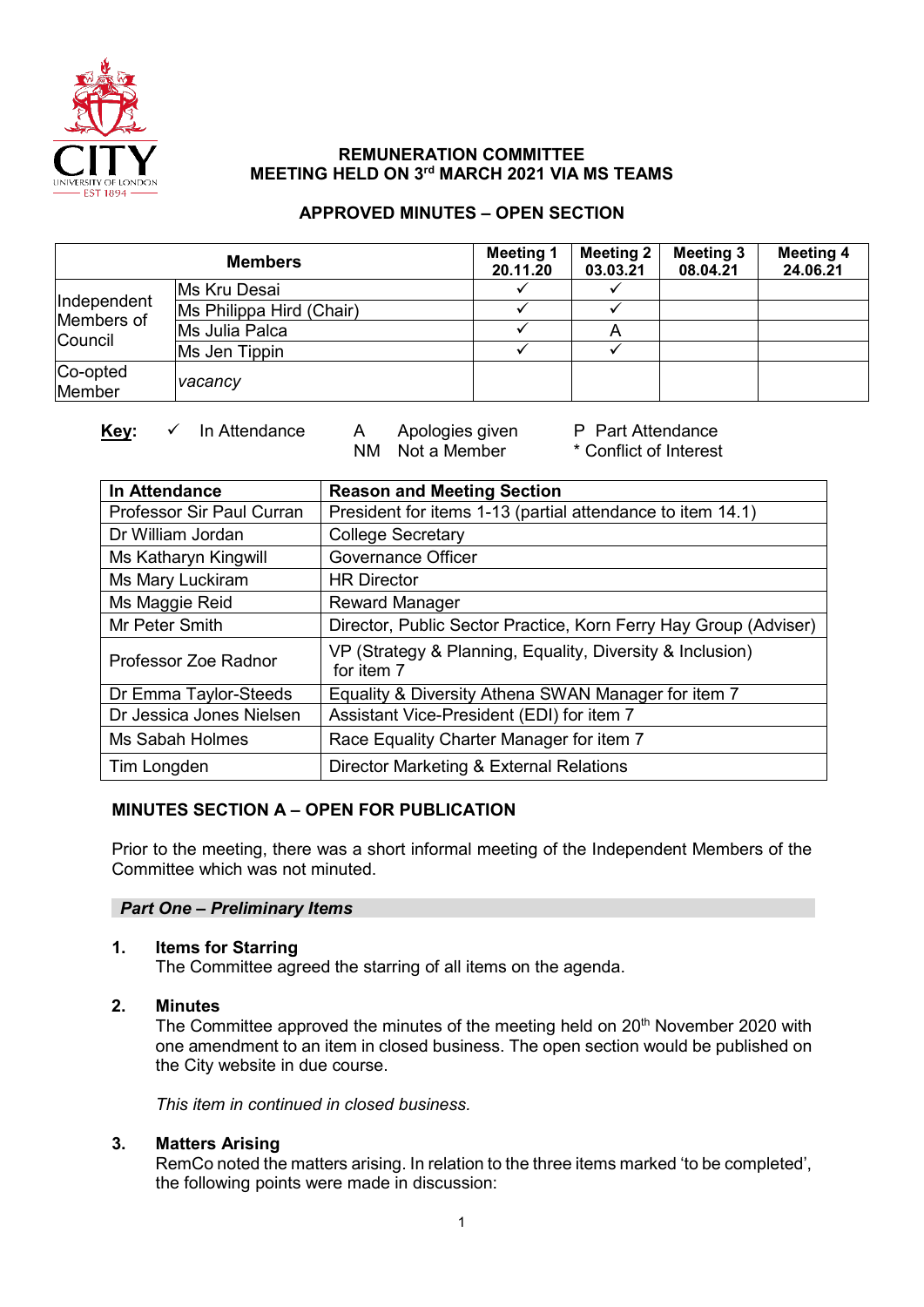- Action 4: this analysis should include analysis by ethnicity and gender in the review of additional payments should also include Responsibility Allowances. A defined timescale should be agreed for this action.
- Action 5: the HR Director should consider means of achieving greater clarity in the ratings of Senior Staff for next year's appraisal reports.
- Action 6: this Item would be discussed at Item 14.1 on the agenda; and the action should therefore be closed.

## **4. Conflicts of Interest**

The President and HR Director declared an interest in item 9. The President declared an interest in Item 15 and was not present for the discussion of that Item. The HR Director declared an interest in Item 14.1. The HR Director and the College Secretary declared an interest in Item 16.

#### **5. Items Specially Brought Forward by the Chair** There were no items brought forward by the Chair.

# **6. Remuneration Committee Calendar 2020/21**

The Committee noted the list of future items and that the Base Pay Review for the President would be scheduled for June 2022. **[Action]**

# *Part Two – Equality and Diversity*

*The VP (Strategy & Planning, EDI) and colleagues were in attendance for item 7.* 

# **7. Equality and Diversity**

# **7.1 Staff and Student Equality Monitoring Report.**

RemCo considered the Staff and Student Equality Monitoring Report 2019 / 20 which would be published on the City website in line with public sector equality duty legislation. The report would be accompanied by an executive summary which was currently being prepared. In discussion the following points were noted:

- The report offered rich and comprehensive datasets but it was challenging to receive the report without an Executive Summary. In future years the Executive Summary should accompany the report when it came to the committee for consideration. **[Action]**
- The report would also ideally in future years demonstrate a greater level of understanding of what was required to improve City's performance on equality issues and articulate City's plans for improvement.
- The Performance Indicator for gender equality, that 30% of professorial staff should be female, had not been met and was currently 26.3%. City would be looking at actions to address this as part of the Athena SWAN action plan.
- The percentage of Executive Committee members who were female had trended downwards from last year, however a new Senior Leadership Team was to be established for 2021 / 22.
- HR colleagues would consider carefully recruitment funnel data which appeared to indicate that candidates who were white and male were more likely to be appointed.
- One of the measures to eliminate bias would be the introduction of a new recruitment platform, being developed with other universities, for professional staff with anonymous shortlisting capabilities. However, it was not possible to use the same approach to academic staff recruitment as it was harder to anonymise academic outputs.
- There was a case for exploring the use of exit interviews to understand the reasons why significant numbers of female staff were leaving City at lecturer level. Exit questionnaires were issued to all leavers but exit interviews were not used routinely at City. The committee recognised the resourcing and quality challenges created by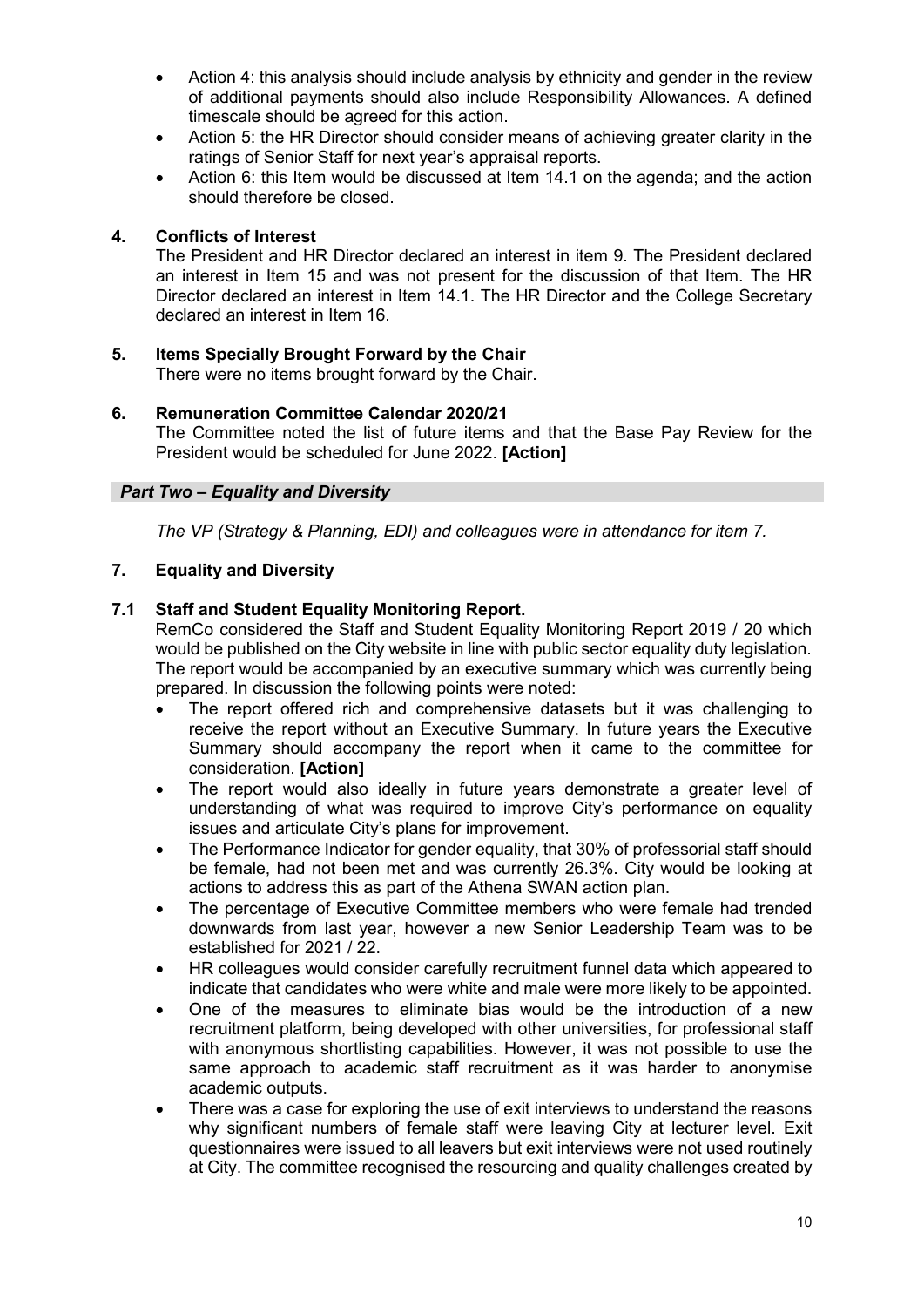the use of exit interviews but encouraged the executive to look at was of effectively delivering exit interviews.

- The work to apply for the Race Equality Charter would be considering the difference in ethnicity in professional and academic staff populations; only 2% of academic staff identified as black.
- The report used the term BAME but in time new terminology would be adopted.
- In relation to students, City continued to have a lower than expected proportion of students with a disability, City's Access and Participation Plan 2020/21 – 2024/25 included consideration of this.
- Another issue to be investigated was a decrease in the number of black students at City in 2020.
- The Executive could helpfully reflect on how to move the equality agenda forward, the transition from raising awareness of the EDI Strategy to implementation of actions, and whether the leadership in Schools reflected its student population.
- An Executive Summary of the report should be circulated in draft to RemCo before its publication **[Action]**

# **7.2 Mandatory Gender Pay Gap Reporting**

RemCo considered the Mandatory Gender Pay Gap Report which would be published by City by early April. The Committee suggested that the tone of the Report might be reviewed to reflect the concern that the recent trend in reducing gender pay gap had been reversed in this year's Report. City would undertake an Equal Pay Audit this year which could act as a driver for change; there had been increases in gender pay gaps which was a reverse of recent trends downwards.

## **7.3 Equality, Diversity & Inclusion Strategy and Charter Awards**

RemCo received an update on the implementation of the Equality, Diversity & Inclusion (EDI) Strategy and work to apply for Chartermark Awards, Athena SWAN, Race Equality, and Stonewall. In discussion the following points were noted:

- The creation of the role of Assistant Vice-President (EDI) would assist with the progress of the aims of the EDI strategy both internally and externally.
- The EDI manager was working to rationalise and align actions and working groups, following concerns expressed by senior colleagues; a revised implementation plan would be developed as a result of this review.
- The team was working to develop new indicators to support the implementation of the new Strategy.
- A third EDI forum had been held recently, attended by 90 staff.
- City was now a member of the Stonewall Diversity Champions programme.
- City was preparing to reapply for the Athena SWAN Bronze Award at institutional level in November 2021. A steering group was overseeing this with a focus on intersectionality.
- The Equality Team was also working with Schools to prepare applications for School-level Bronze Awards, with a submission from the School of Arts and Social Sciences, and a resubmission from the School of Health Sciences, to be submitted in November 2021, submissions from the Business School and Law Schools to be submitted in April 2022.
- The Race Equality Charter Self-Assessment Team (RECSAT) had developed an action plan in preparation for City's application; it was hoped to have a draft submission ready by November for submission during 2022. The duration of the action plan was two years but it would inform the creation of a five-year plan. Staff and Student surveys would inform this work and would also provide RemCo with more qualitative data.
- The arrival of the new President would provide new impetus to drive progress on EDI issues.
- The committee thanked the team for the session which had been very helpful in allowing the committee to understand the extent of the work in this area. They asked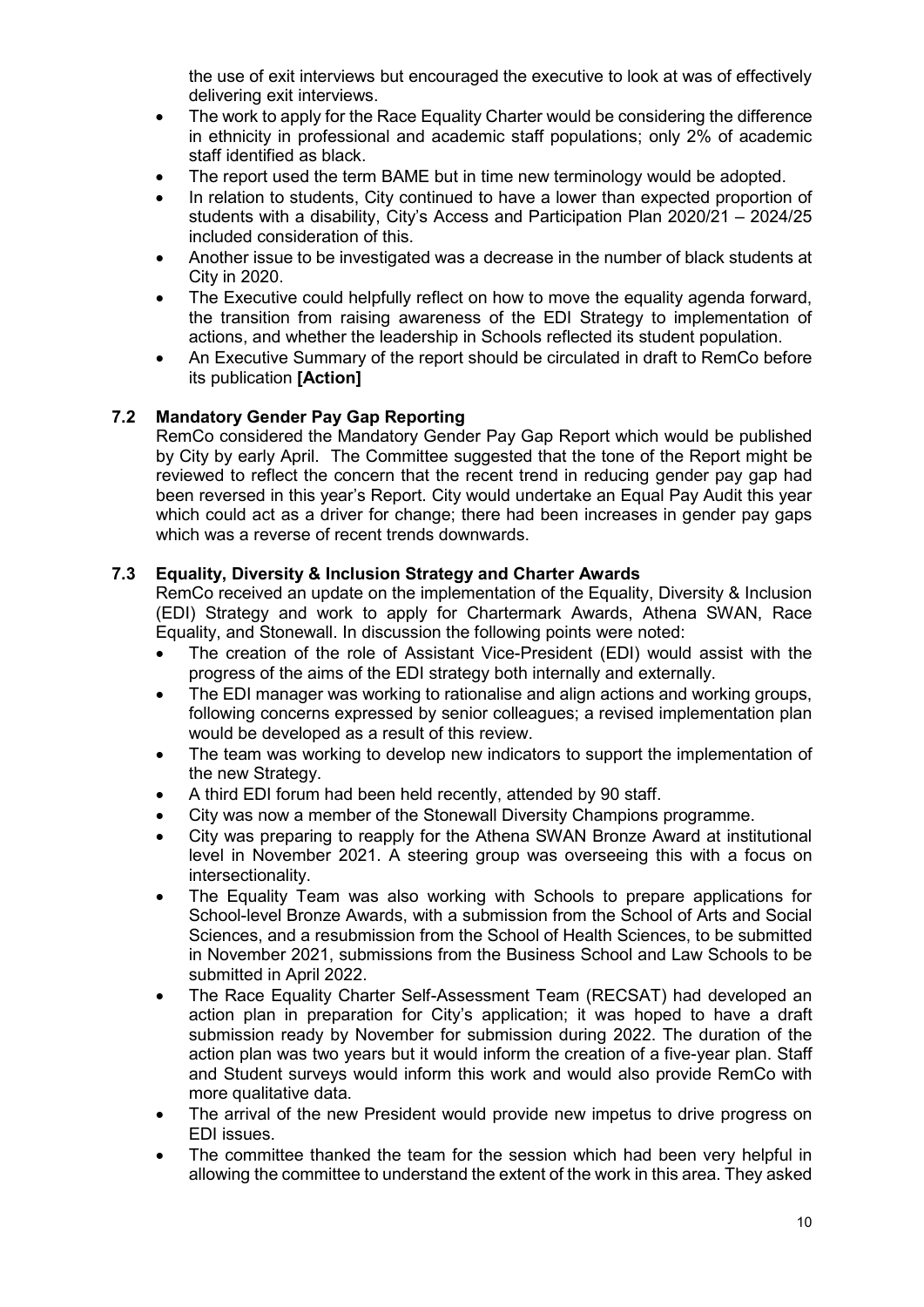that the team work to agree what strategic outcomes should be part of the long term plan and how these would be measured.

## *Part Three – Strategic Items – Issues for Discussion and Decision*

# **8. Sectoral Developments Update**

Peter Smith (PS) provided an update on sectoral developments noting that:

- Recruitment and remuneration activity in the sector was muted, mainly due to the impact of Covid-19.
- There had been a number of temporary salary reduction schemes in the sector for senior staff during the past year. A number of these were now being reversed or concluded.
- Two HE remuneration surveys would be undertaken during the next few months. The UCEA Senior Staff Survey was underway and the KornFerry Russell Group Survey would launch next month. Both surveys would provide data on trends in due course.
- The long term trends were for Head of Provider (HoP) remuneration to be lower for new appointments and that universities were no longer providing accommodation especially following changes to the tax rules which would take effect from April 2021.
- Many providers had not published Mandatory Gender Pay Gap reports in 2020 so it was difficult to compare City against the sector.
- The KornFerry Survey should provide insight into gender and equal pay in relation to professorial bands when it was published later in the year.
- The Independent Review of the HE Senior Staff Remuneration Code conducted by Advance HE was seen as generally encouraging. It appeared that not all providers were publishing an Annual Remuneration Statement so it was possible that this would become more of a requirement in future, but as City did routinely publish a Statement this would not be an issue.
- The review had recommended representation of the employee voice on remuneration committees. A few providers in England had staff and/or student representation on their committees but it was more common in Scotland.
- RemCo would consider this matter further in the next few months. **[Action]**

## **9. Covid-19 Update**

RemCo received an update on remuneration actions taken by City to address the financial impact of Covid-19 and noted that action taken in relation to the Senior Team to mitigate the financial impact of Covid-19 would conclude on 31<sup>st</sup> March 2021.

*The M& E Director was in attendance for the following item.* 

## **10. Stakeholder Analysis and RemCo Communications – Annual Review**

RemCo noted the Stakeholder Analysis and Annual Review of RemCo Communications. The following points were noted:

- There had been little analysis published during the past year due to the pandemic which in turn meant that there was little media coverage of HoP remuneration. This could change once coverage of the pandemic receded however.
- City was in a better position going forward in terms of HoP remuneration arrangements but remained vulnerable to negative media coverage of the number of staff who earned in excess of £100k per annum; the last published data had placed City as 3rd highest for this metric.
- This could become a bigger reputational issue if campaigning from students increased, in particular in relation to value for money, therefore the Communications Team would commence consideration of how to respond to this issue if raised.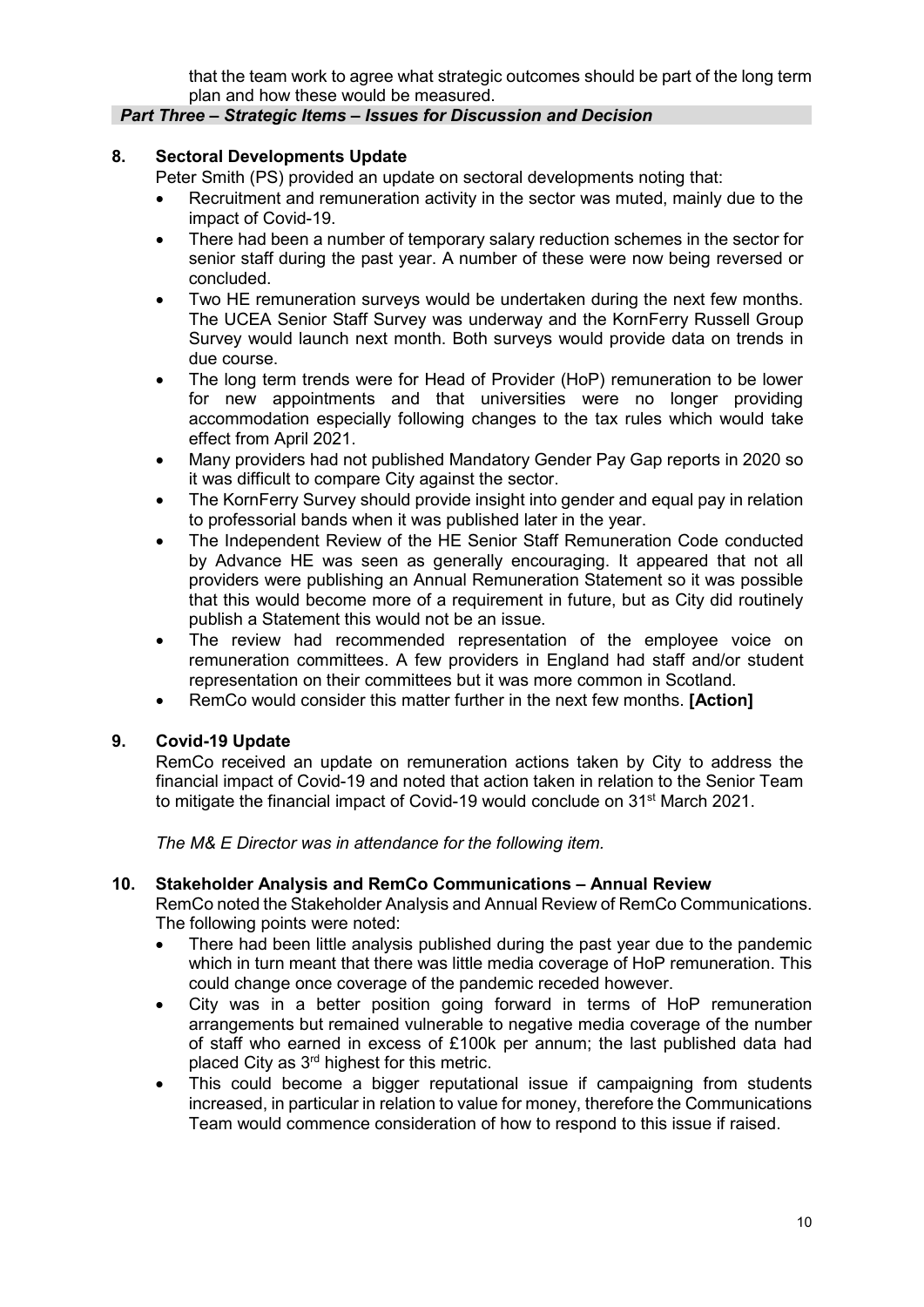# **11. Business School Remuneration Update**

RemCo received a brief verbal update on the development of the Business School Remuneration Framework and the recruitment process for the Dean of the Business School. Discussion of the Business School Remuneration Framework was currently paused due to the pandemic impacting on capacity for staff and union representatives. In the meantime, proposals to RemCo, for remuneration adjustments to the staff on the Reader Grade, included additional payments to reflect the proposed Reader Scale in the Framework.

The search for a Business School Dean was currently paused but would recommence shortly, with input from the President Elect and senior colleagues in the School, to enable an appointments panel to be held during the summer. Council would be asked on  $26<sup>th</sup>$ March to authorise the President Elect to lead on this process. The President Elect was keen to consider whether the search should be extended to colleagues in sectors beyond academia. There would be further discussions with the current Dean of School with regard to arrangements for the autumn.

## **12. Job Evaluation Update**

There had been no further developments with regard to one outstanding case in the Business School.

*Part Four – Higher Paid and Senior Staff – Issues for Discussion and Decision*

## **13. Higher Paid Staff ie staff earning more than £100k per annum.**

#### **13.1 New Appointments and Departures**

RemCo noted the appointment of two members of higher paid staff, and the departure of one member of higher paid staff since its last meeting.

*This item is continued in Section B of the minutes, Closed Business.*

## **13.2 Approvals by Circulation**

RemCo noted its approvals by circulation since the last meeting.

*This item is continued in Section B of the minutes, Closed Business.*

#### **13.3 Recommendations for adjustments to remuneration in the Business School**

RemCo considered proposals for adjustments to remuneration for six members of academic staff in the Business School. There were three recommendations to correct anomalies, one case following promotion, and two recommendations following a recent appointment process to fill vacancies for Course Directors for two programmes. In discussion the following points were noted:

- The Dean of the Business School was proposing to reduce responsibility allowances for Course Directors as part of the cost reduction programme, from 1<sup>st</sup> August 2021. The proposed reduction would be included in employment contracts for the two members of staff under consideration.
- The recommendations to correct anomalies were concerning as they were longstanding and all three were female. The HR team would be investigating these cases as there had been considerable scrutiny of remuneration arrangements in the Business School during the process to develop the Remuneration Framework.
- There was a case for the Equal Pay Audit to commence in the Business School so that the University could be assured that appropriately rigorous processes were in place.
- The Chair of RemCo noted that the analysis of responsibility allowances and additional payments by gender and ethnicity, requested by RemCo, would inform discussion of equal pay. She noted her continuing concern regarding the distribution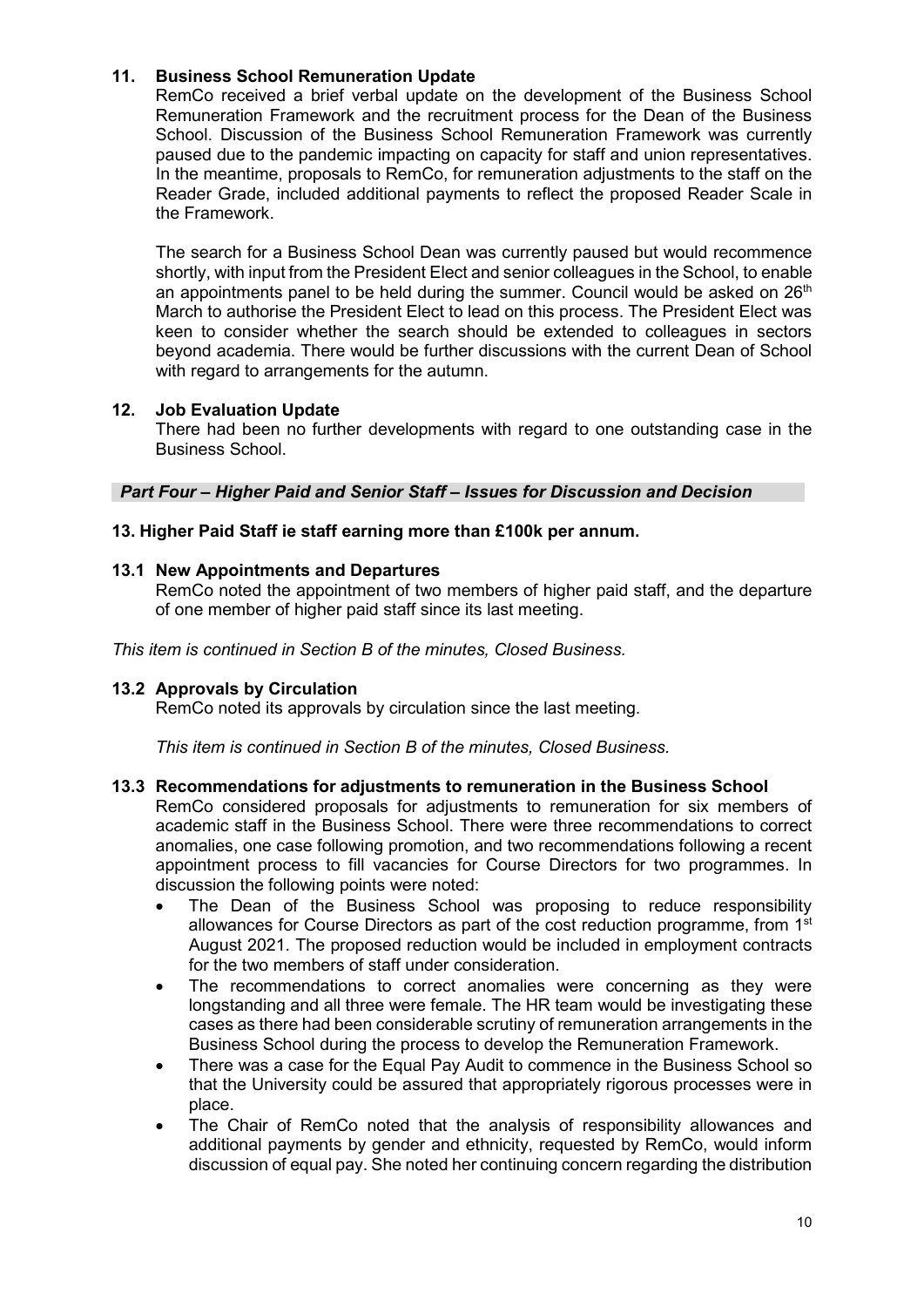of responsibility allowances and additional payments as they tended to be awarded to men.

# **Decisions**

RemCo **approved** five business cases for adjustment to remuneration and supported the proposal from the Dean of the Business School to reduce the responsibility allowance for Course Director from 1<sup>st</sup> August 2021.

#### **13.4 Exceptional Requests**

RemCo noted there could be a number of exceptional requests for approval before the next meeting, one in the Business School and two in the President's Office.

*This item is continued in Section B of the minutes, Closed Business.*

#### **13.5 Verbal Update on Professorial Re-banding Round 2021.**

RemCo received a verbal update on the Professorial Re-banding Round 2021. Following discussions with the Deans, it was now proposed to recommence the process paused in 2020; which would now take place over the summer with any cases for RemCo approval to be submitted to the October meeting.

#### **14. Senior Staff reporting to the President**

## **14.1 Proposal from the President regarding the 2020/21 Appraisal Process for the Senior Team**

RemCo considered a proposal from the President to amend the 2020/21 appraisal process for the Senior Team. In discussion the following points were made:

- A simplification of objectives was welcome. But it would still be useful to measure performance against a measured output, such as NSS outcomes, and it remained important to determine a rating for performance.
- The President noted that NSS outcomes for the current year would not be published until after the conclusion of the appraisal round. The Committee suggested the last set of metrics should be used alongside plans for development. Given the timetable for reviews and NSS there was otherwise a risk that NSS scores would never be used in assessing the senior team.
- There was also a case for asking those being appraised what they had learned during the past year and, faced with same challenges what would they do differently, and why, and what would they would have liked the University to do differently, and why.

#### *The President left the meeting at this point.*

## **14.2 Recommendation from the President Elect**

RemCo considered a proposal from the President Elect with regard to responsibility allowances for academic leadership roles in a new Senior Leadership Team (comprising: Deputy President with responsibility for strategic transformation; three Vice-Presidents for Research, for Education, and for Enterprise, Engagement & Employability; Deans of Schools; Chief Operating Officer; Chief Financial Officer; Director of HR; and Chief of Staff) prior to an internal recruitment process commencing in late March. In discussion the following points were raised:

- There was no increase to staff costs arising the four academic leadership roles.
- The roles of Chief Operating Officer and Chief of Staff were additional roles but the role of Executive Assistant to the President would no longer exist in the new structure. The post of Chief Operating Officer was very common in the sector, but benchmarking for such roles could be challenging as the nature of the role varied considerably from one institution to another.